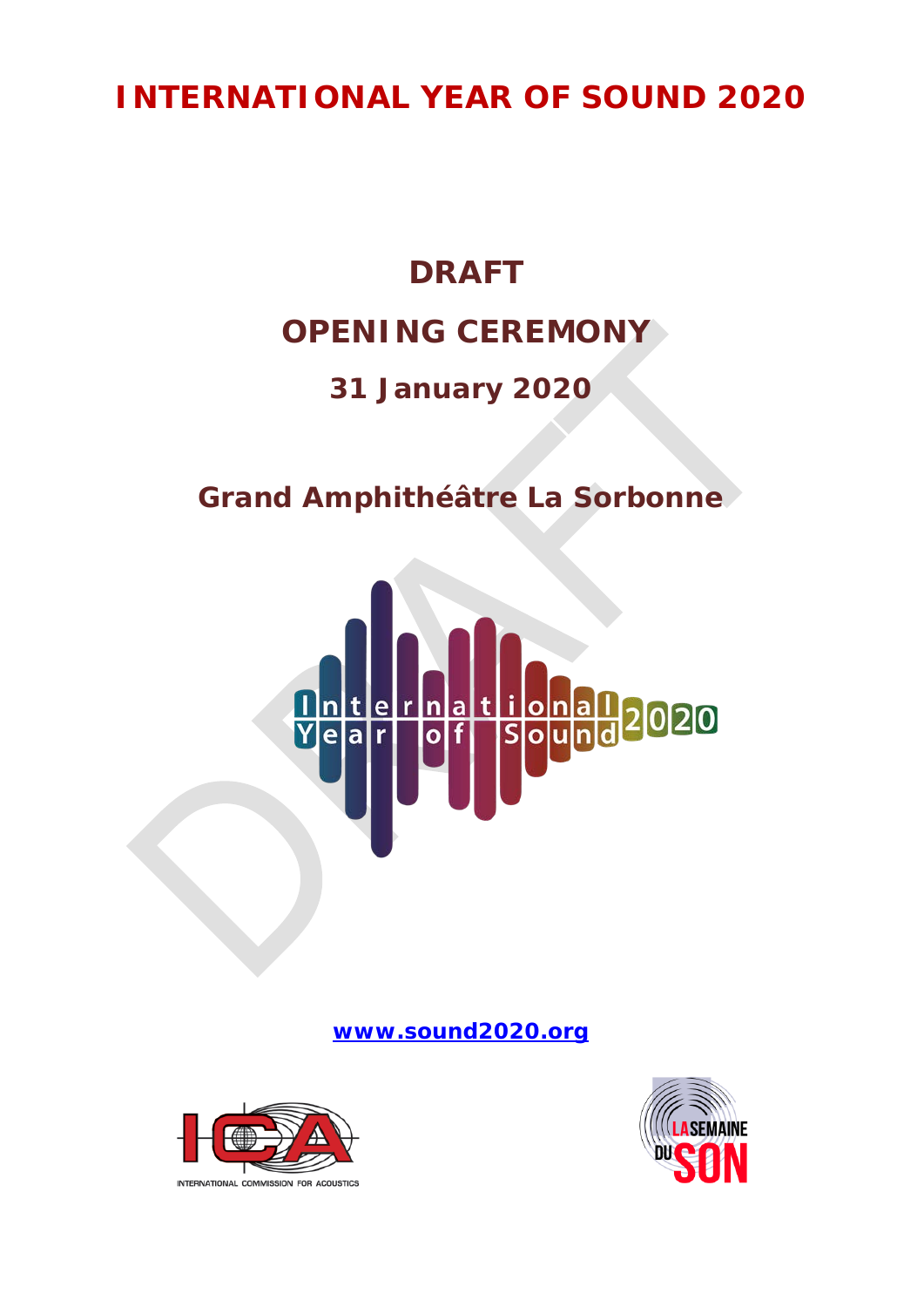### **Program**

### **DRAFT -** *to be confirmed*

#### **1900-1950 Welcome and Introductions**

| <b>Prof. Jules Pécout</b>   | Rector, Académie de Paris                                                            |
|-----------------------------|--------------------------------------------------------------------------------------|
| <b>Prof. Jean Chambaz</b>   | <b>President, Sorbonne University</b>                                                |
| <b>Prof. Mark Hamilton</b>  | <b>President, International Commission for</b><br><b>Acoustics</b>                   |
| <b>Christian Hugonnet</b>   | President, La Semaine du Son                                                         |
| <b>Prof. Vincent Gibiat</b> | President, Société Française<br>d'Acoustique                                         |
| Prof. Daya Reddy            | <b>President, International Science Council</b>                                      |
| <b>Prof. Michel Spiro</b>   | <b>President, International Union of Pure</b><br>and Applied Physics                 |
| <b>Prof. Nadine Auby</b>    | <b>President, International Union of</b><br><b>Theoretical and Applied Mechanics</b> |
| <b>Dr. Shelly Chanda</b>    | <b>WHO Representative</b>                                                            |

**1950-2000 Musical Interlude** *Maxime Perrin and Samuel Thézé*

**2000-2020 Importance of Sound in our World**

*Marion Burgess, IYS 2020 co-organiser*

**2020-2030 Activities-IYS 2020**

*Prof. Jean-Dominique Polack, IYS 2020/LSdS Liaison*

**2030-2040 Film : "Sound and our Life"** *Sponsored by I-INCE*

**2040-2120 Concert : "Révolutions Vocales"** *Compagnie VocAliques Sponsored by Acoustics First*

**Moderator:** *Prof. Michael Taroudakis, IYS 2020 co-organizer*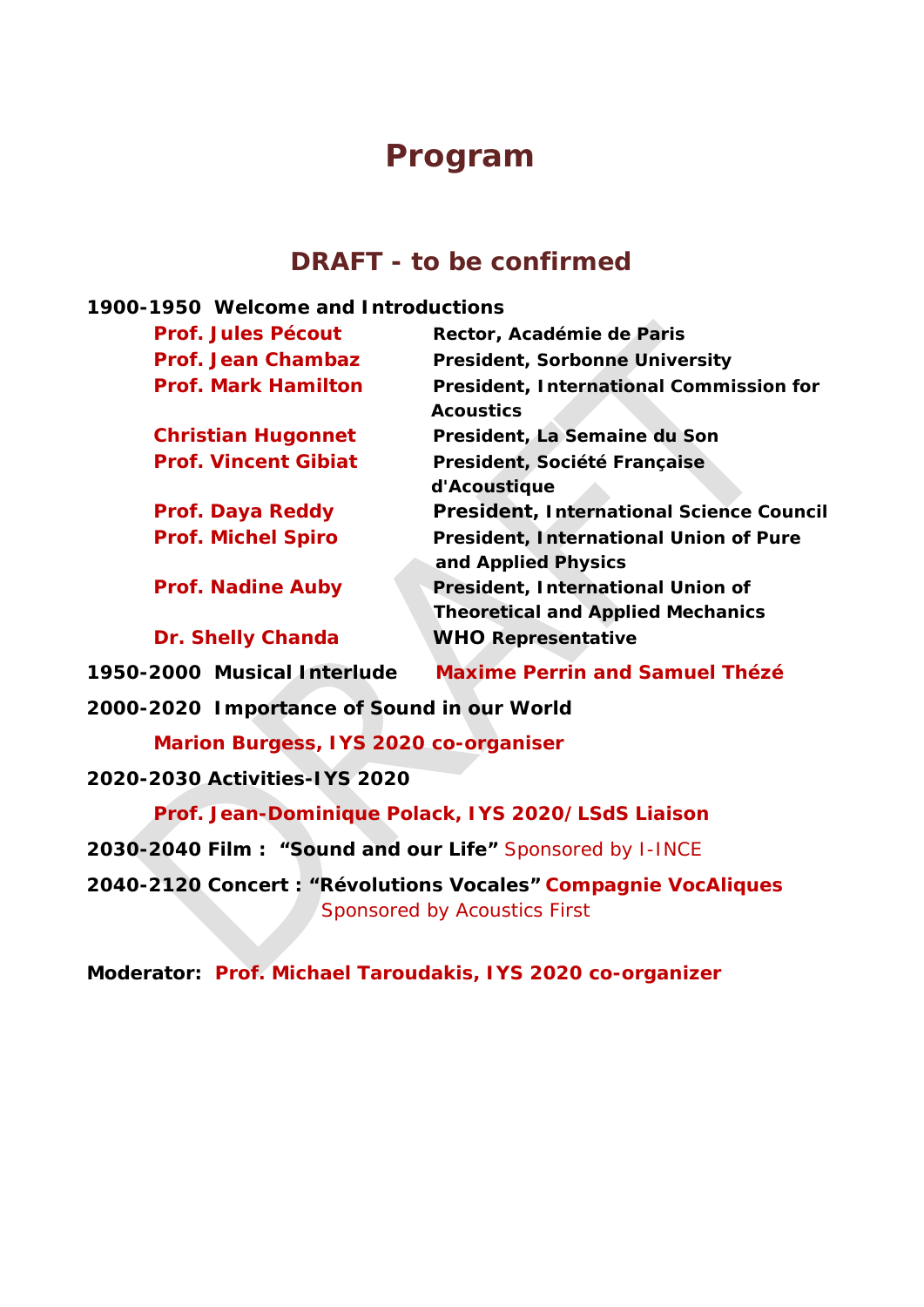#### Révolutions Vocales Performed by Compagnie VocAliques

#### **Sponsor :**



In the form of a burlesque conference, **Révolutions Vocales** presents the multiple compositions for the voice written since the 1960's.

Shedding light on the scores, analysing the various styles, sometimes settling scores (both musical and personal), three characters embark upon vocal and theatrical contests which slip into the interpretation of works reflecting an unprecedented range of vocal emotions and productions.

#### **Composers and Pieces**

BERBERIAN Cathy (1925-1983), *Stripsody (1966)* BERIO Luciano (1925-2003), *Sequenza III (1966)* BOUCHOT Vincent (1966), *Et maintenant silence (20l5)* CAGE John (1912-1992), *Living room music (1940)* DUSAPIN Pascal (1955), *Two walking (1994)* LEROUX Philippe (1959), *Μa belle sί tu voulais* (1993)

APERGHIS Georges (1945), *Recitations (1970) et Conversations (1985)*  MACHE Françοίs-Βernard. *Maponos, extrait des Trois chants sacrés* (1984) REBOTlER Jacques (1950), *Douze essais d'ίnsοlίtude, extrait du Dos de la langue* (2001) STOCKHAUSEN Karlheinz *Tierkreis, mélodies sur les signes du* 

(1928-2007), *Zodiaque* (1975-1976)

#### **Artists:**

*Soprano, actress : Irène BOURDAT Mezzo soprano, actress: Nathalie DUONG Baritone, actif, translator: Jean-Michel SERENI*

#### *Révolutions Vocales was written by Irène BOURDAT and Annabelle PLAYE and staged by Vincent BOUCHOT*

#### **Compagnie VocAliques**

LA COMPAGNIE VOCALIQUES is a French company that presents concerts featuring baroque, classical and contemporary vocal music: They notably mounted the opera *Le Devin du Village* by J.J. Rousseau. The company's research is also focused on the little-known repertoire of South American baroque, and its links with traditional music from Latin America. Their show "Revolutions Vocales" was on tour in 2015-2017 with the Jeunesses Musicales de France. The company has performed among others at the Palais des Beaux-Arts in Lille, at the Musée Mandet and for the National Monuments

The productions of Compagnie Vocaliques put particular emphasis on bridges between musical works and literary and poetic works. At the same time, the artists are involved in educational actions: thematic upstream of the shows on offer, awareness of contemporary, classical and Baroque repertoires, vocal and bodily expression, voice and art therapy.